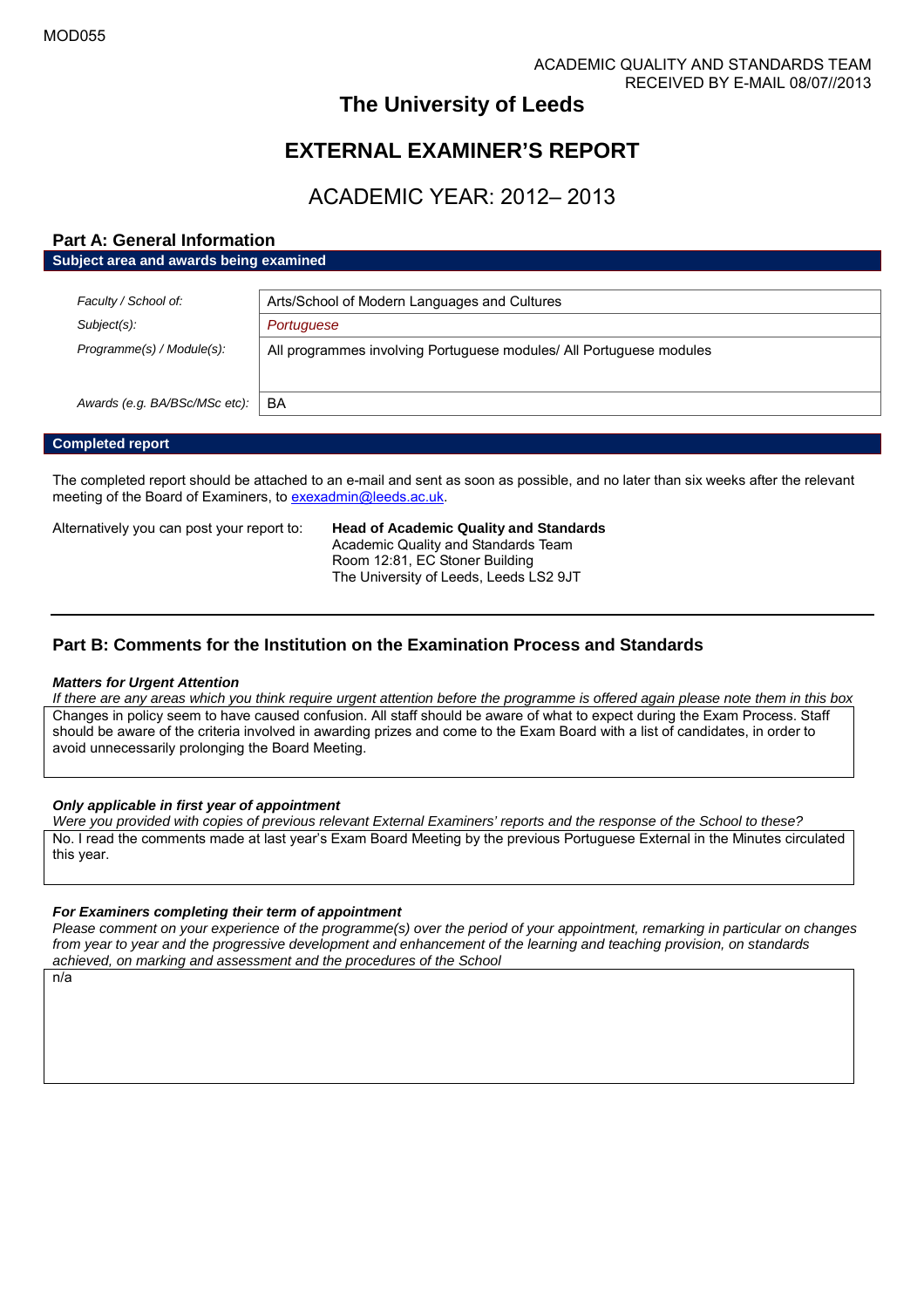# **1. Please indicate the extent to which the programme Aims and Intended Learning Outcomes (ILOs) were commensurate with the level of the award**

 *The appropriateness of the Intended Learning Outcomes for the programme(s)/modules and of the structure and content of the programme(s);*

*The extent to which standards are appropriate for the award or award element under consideration.*

I found the Aims and ILOs appropriate for the programmes/modules and for the structure and content of the programmes, and standards appropriate for the award under consideration.

Students are taught intensively and assessed in a way to ensure that they are constantly improving. They know what they should be aiming for and are taught how they might achieve such outcomes. The excellent marks awarded this year are proof of that.

# **2. Did the Aims and ILOs meet the expectations of the national subject benchmark (where relevant)?**

 *The comparability of the programme(s) with similar programme(s) at other institutions and against national benchmarks and the Framework for Higher Education Qualifications.*

I did find the Aims and ILOs comparable to those of other institutions with which I am familiar and to national benchmarks and the Framework for Higher Education Qualifications.

#### **3. Please comment on the assessment methods and the appropriateness of these to the ILOs**

 *The design and structure of the assessment methods, and the arrangements for the marking of modules and the classification of awards;*

*The quality of teaching, learning and assessment methods that may be indicated by student performance.*

In my opinion the means of assessment of both language skills and cultural awareness (content modules) were appropriate and effective for the marking of modules and the classification of awards. I liked the use of track changes to comment on essays and I particularly liked the feedback forms and feedback action plans.

Marking descriptors would be useful not only to staff in order to attribute marks, but also for students to know what staff are looking for. I was glad to hear that a set of descriptors is being prepared for next year.

Language capabilities are tested by a range of assessments, both coursework and exams: translation into and out of the language, composition and summary, two oral assessments, grammar tests, class presentations. I noticed that the finalists' exam compositions covered ambitious topics and showed that they had lots of ideas. Overall in language work I observed that at the weaker end students showed the common problems of Spanish interference and a lack of Portuguese vocabulary with which to express themselves fluently. At the stronger end, results were excellent and showed confidence and eloquence in Portuguese.

Literature/culture courses are tested via a combination of coursework and exams. Students choose from a range of options involving literature and film, and have access to material from across the Portuguese-speaking world (from Angola to Timor), from Renaissance literature to contemporary film. This variety helps the students understand that Portuguese is a global language with centuries-old cultural traditions.

# **4. Were students given adequate opportunity to demonstrate their achievement of the Aims and ILOs?**

- *The academic standards demonstrated by the students and, where possible, their performance in relation to students on comparable courses;*
	- *The strengths and weaknesses of the students as a cohort.*

The students reached high standards in both language skills and cultural appreciation, performing well in relation to students on comparable courses.

This cohort performed extremely well in final year exams. Eleven out of twenty achieved distinction in their oral exams.

# **5. For Examiners responsible for programmes that include clinical practice components, please comment on the learning and assessment of practice components of the curriculum**

n/a

# **6. Please comment on the nature and effectiveness of enhancements to the programme(s) and modules since the previous year**

*It would be particularly helpful if you could also identify areas of good practice which are worthy of wider dissemination.* I was interested to learn that for the first time this year students were allowed to use dictionaries in translation exams – after they had specially requested this. The results for this exam were high, but having access to the dictionaries did not guaranteed that students chose the appropriate word for a particular circumstance, nor that their English was correct, nor that they achieved the right register or tone for the passage. Colleagues should make sure that their experiences with this new procedure are discussed with other colleagues, and maybe standardised, in case students perceive there to be an unfair advantage for those studying Portuguese.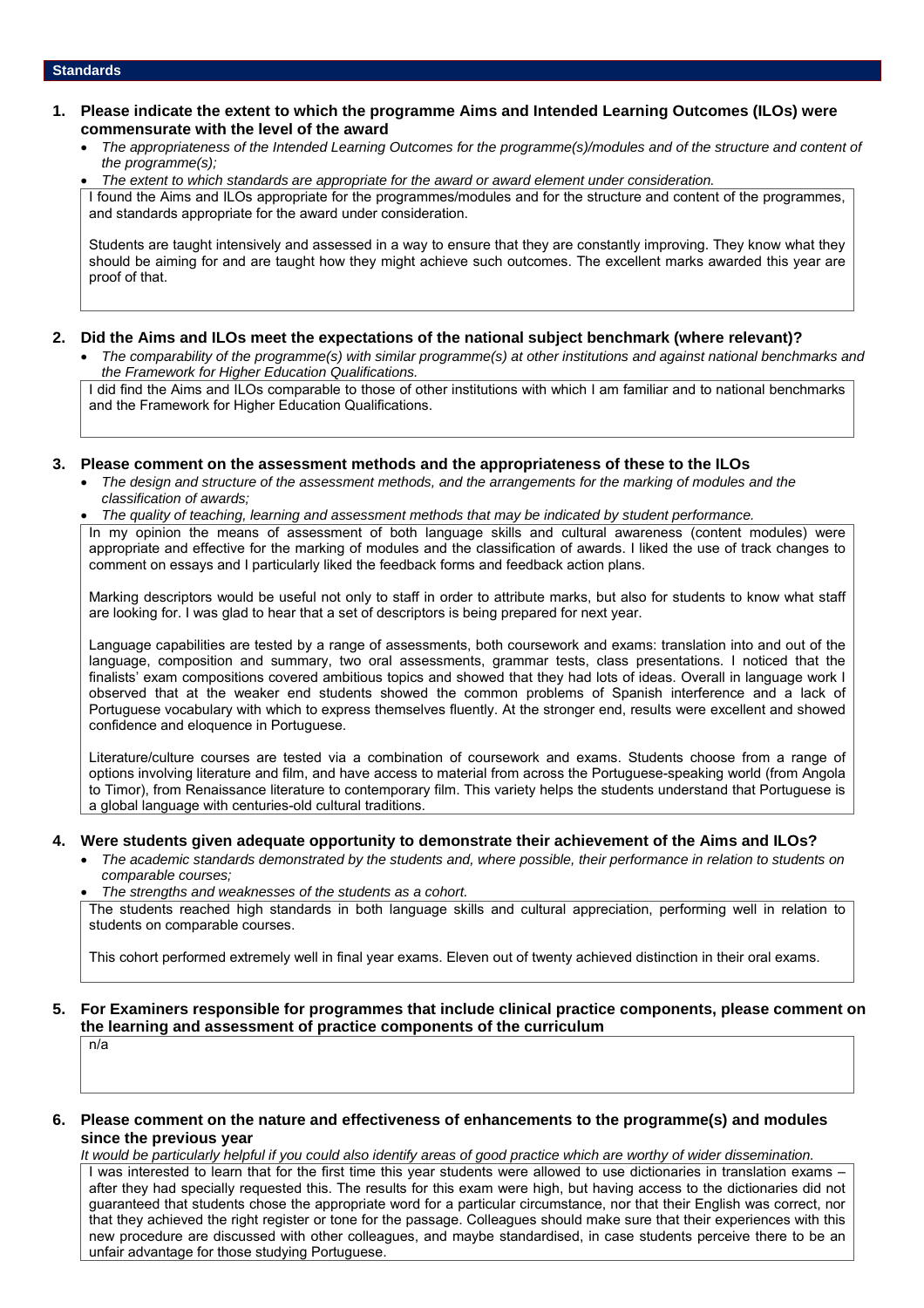#### **7. Please comment on the influence of research on the curriculum and learning and teaching**

*This may include examples of curriculum design informed by current research in the subject; practice informed by research; students undertaking research.*

I was impressed by the variety of material covered in modules, from Renaissance poetry, through short stories from the former Portuguese empire, to contemporary film. Modules clearly reflect colleagues' research interests but make them accessible to undergraduate students.

Students showed awareness of secondary critical material and there was plenty of evidence of them doing their own research.

### **For Examiners involved in mentoring arrangements**

**8. If you have acted as a mentor to a new External Examiner or have received mentor support please comment here on the arrangements**

I have been asked to mentor <> next year but will be unable to do this because I will be <>

#### **The Examination/Assessment Process**

- **9. The University and its Schools provide guidance for External Examiners as to their roles, powers and responsibilities. Please indicate whether this material was sufficient for you to act effectively as an External Examiner.**
	- *Whether External Examiners have sufficient access to the material needed to make the required judgements and whether they are encouraged to request additional information.*

The External Examiner Handbook provided clear guidance as to my role, powers and responsibilities, enabling me to act effectively as an External Examiner.

- **10. Did you receive appropriate documentation relating to the programmes and/or parts of programmes for which you have responsibility, e.g. programme specifications or module handbooks, marking criteria?**
	- *The coherence of the policies and procedures relating to External Examiners and whether they match the explicit roles they are asked to perform.*

Documentation relating to programmes which I was asked to moderate and observe was available for me to consult when I arrived in Leeds.

**11. Were you provided with all draft examination papers/assessments? Was the nature and level of the questions appropriate? If not, were suitable arrangements made to consider your comments?**

I was provided with draft examination papers and found the nature and level of the questions to be absolutely appropriate.

**12. Was sufficient assessed / examined work made available to enable you to have confidence in your evaluation of the standard of student work? Were the scripts clearly marked/annotated?**

I was provided with all coursework and examination scripts. I looked at samples of top, middle and bottom marks, as well as any borderline cases, and was happy with the way that marks had been resolved between markers. There was clear evidence of double marking and useful comments to show how marks had been awarded.

## **13. Was the choice of subjects for dissertations appropriate? Was the method and standard of assessment appropriate?**

I was not asked to look at any dissertations.

#### **14. Were the administrative arrangements satisfactory for the whole process, including the operation of the Board of Examiners? Were you able to attend the meeting? Were you satisfied with the recommendations of the Board?**

The administrative arrangements were satisfactory. I was unable to get to Leeds until the afternoon before the Board Meeting and therefore had only just enough time to look through a good sample of papers. I did attend the meeting, which took longer than it could have done due to confusion about a) new policies and b) the criteria by which to award prizes (and appropriate candidates for those prizes).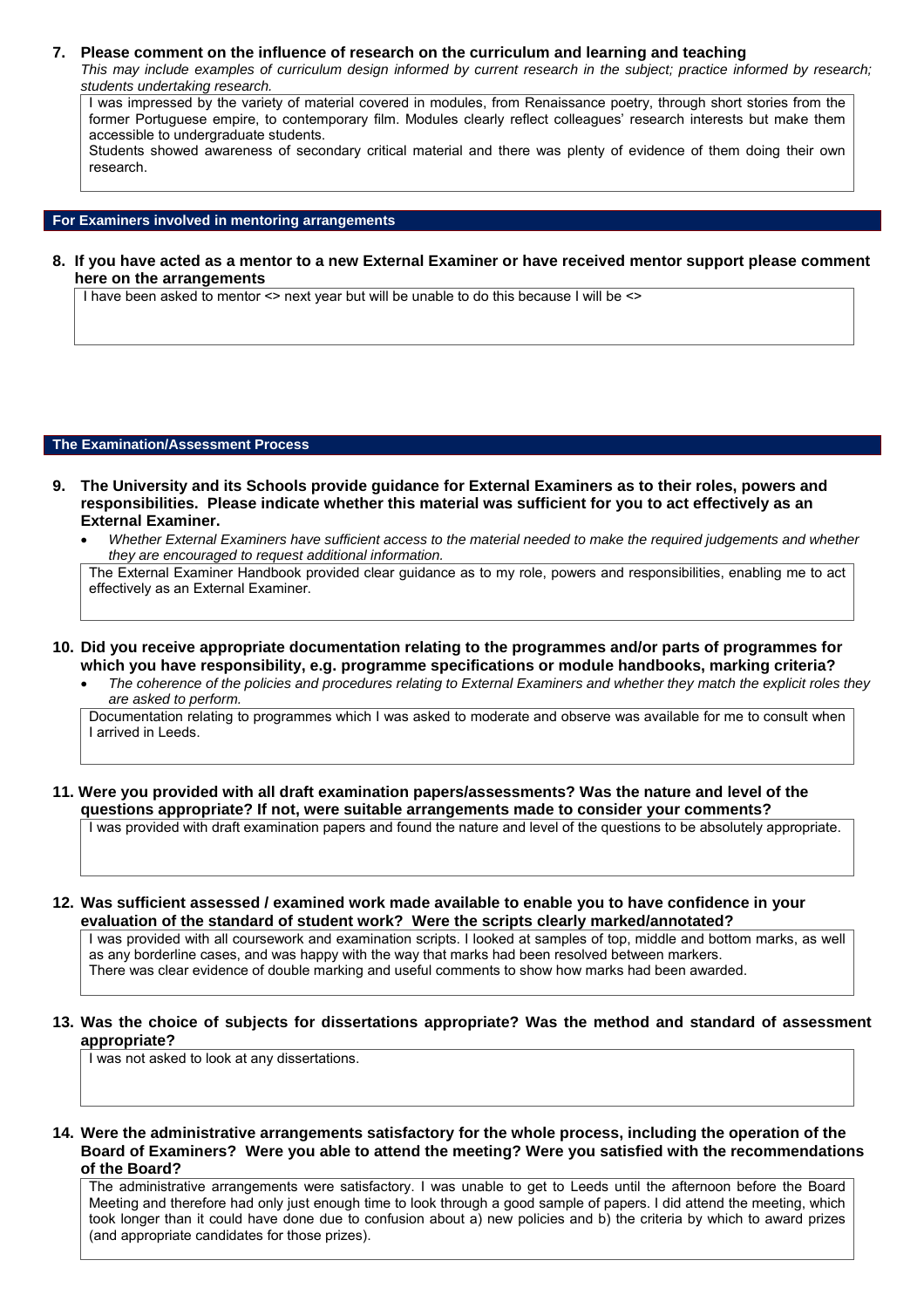# **15. Were appropriate procedures in place to give due consideration to mitigating circumstances and medical evidence?**

The mitigating circumstances and medical evidence had been dealt with at a previous meeting and was mentioned during the Board when necessary. This seems to me to be correct procedure.

# **Other comments**

# **Please use this box if you wish to make any further comments not covered elsewhere on the form**

It would have been useful to receive the oral examination recordings in advance (on cd), since listening to them is timeconsuming.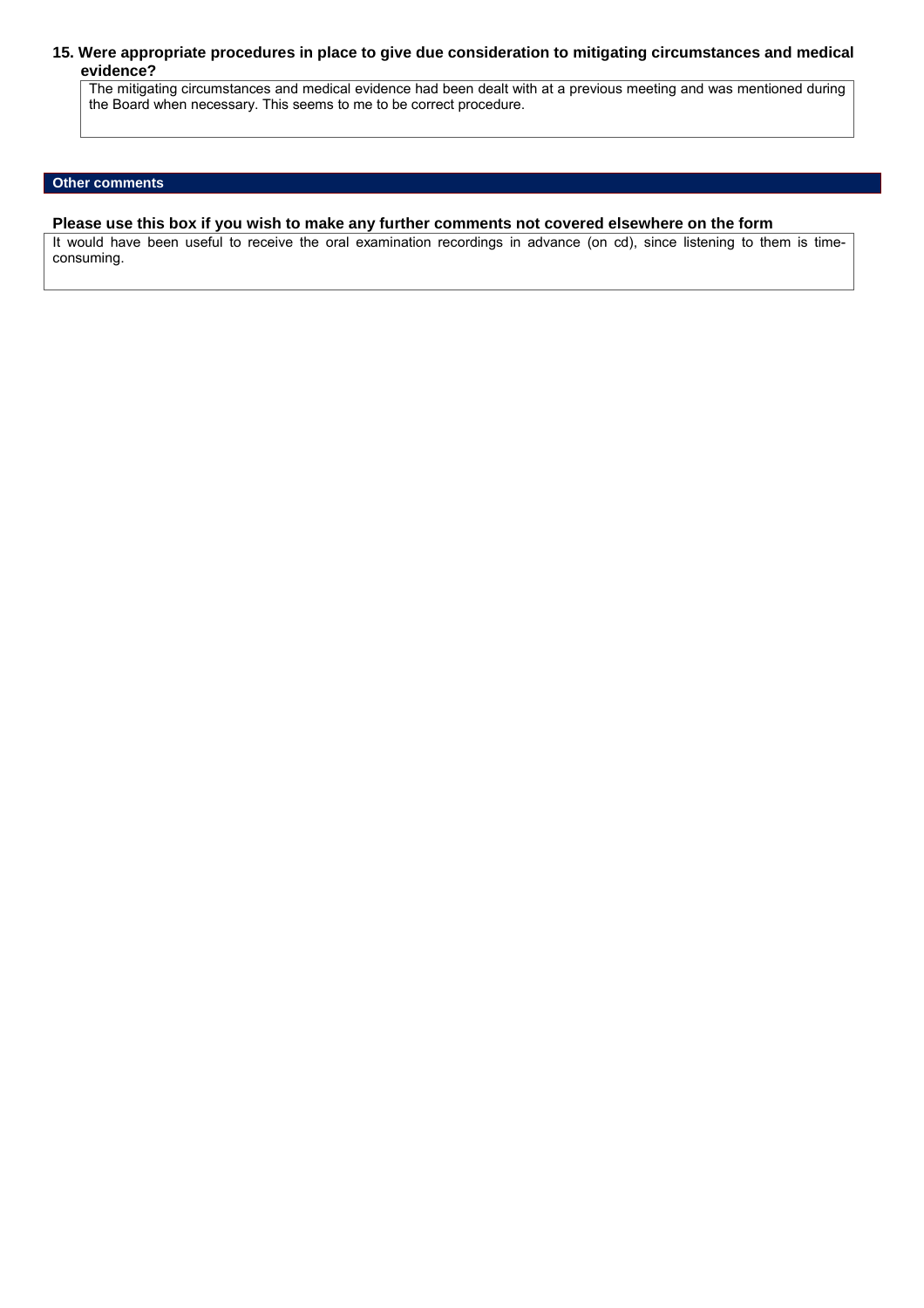# **Department of Spanish, Portuguese** and Latin American Studies



30 August 2013

Dear

Now that all External Examiners' reports have been received, I would like to respond to both the general comments from all Externals in their reports and the specific recommendations which you made in relation to the academic session 2012-2013.

I would first like to thank all Externals (yourself, ) for the positive comments about the overall quality of the unit's work, the diversity of modules we offer supported by a strong research culture, the high level of student achievement, the variety and rigour of the assessment procedures, and the efficiency of the marking, feedback and exams administration. I would also like to thank all Externals for their work and support both during the year (approving draft exam papers) and during the Marks Meeting period in Leeds before the Classification and Progression Boards.

All your comments have been noted and will be discussed within the unit. A number of specific points which you noted were as follows:

A handful of issues during your stay in Leeds in June arose as a result of continuing lack of clarity following the centralisation of the School of Modern Languages as regards the procedures to be followed when discussing marks and degree classifications. Please accept our apologies for these problems, and rest assured that these will be avoided in 2013-2014. In our next unit meeting and the first Staff: Student Forum in 2013-2014, we will draft and publicise both the criteria for the award of prizes and marking descriptors, and discuss the use of dictionaries in exams.

Congratulations on your Our incoming Exams Officer, will ensure appropriate as well as cover for you as our Portuguese External Examiner next year. supervision for

Finally, I wish to thank you for your work and support and for much useful and constructive advice. We are most grateful for the professionalism and sincere interest you have shown in your role with us over the last year.

Kind regards